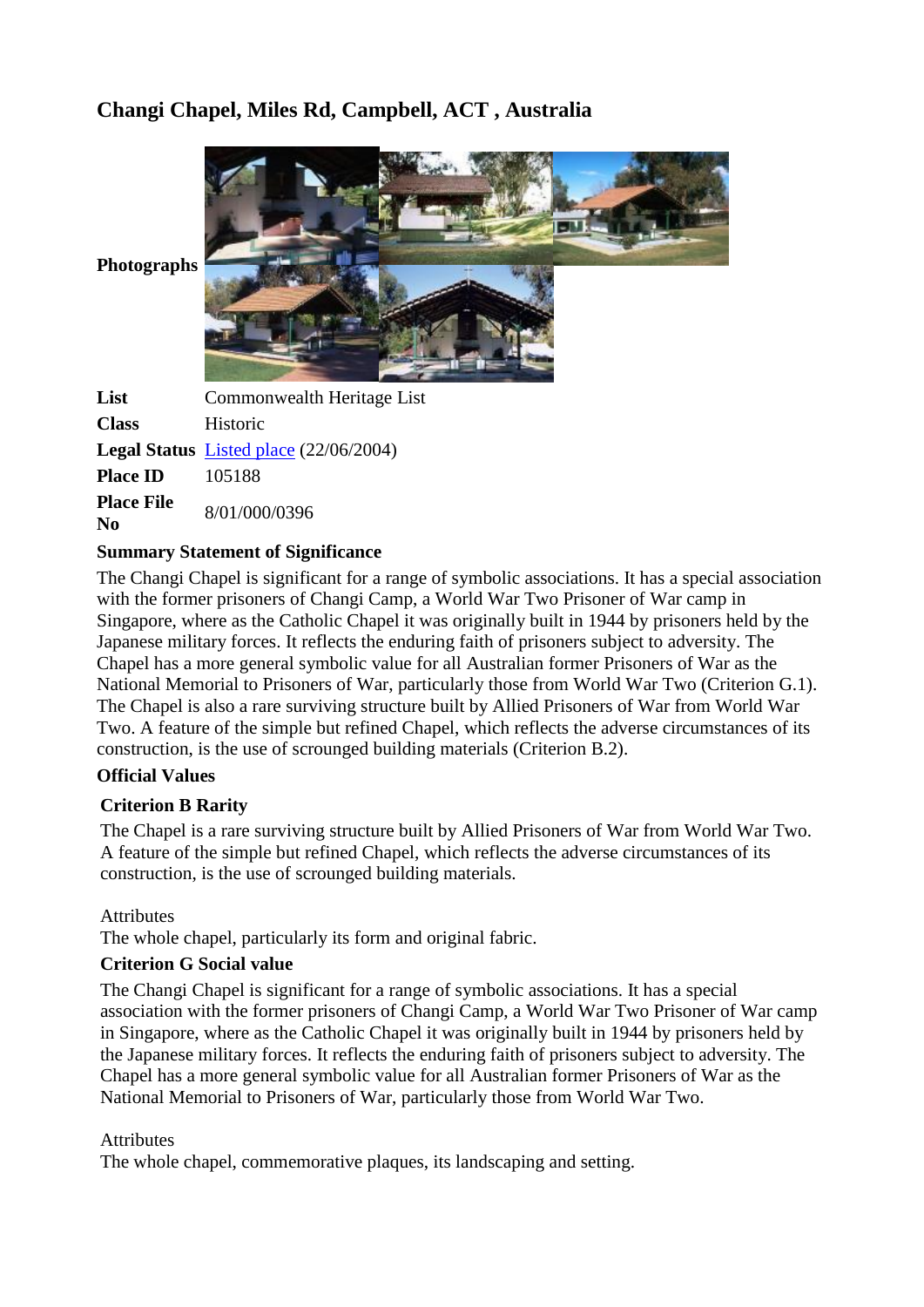### **Description**

#### History:

Following the entry of Japan into World War Two, its military forces conducted a series of campaigns to gain control over Asia and the Pacific. A key target was Singapore which was the focus of the British presence in the region, including its military forces. Singapore Island was captured by Japanese forces on 15 February 1942 (Wigmore 1957). The fall of Singapore and a series of other campaigns by the Japanese forces resulted in a large number of Allied service personnel, including Australians, being taken prisoner. The surrender of Allied forces on Singapore included about 15,000 Australians. This was by far the largest number of Australians captured in the region during the war. In order to accommodate these and other prisoners, the Changi Gaol was established on 17 February 1942 as the Prisoner of War Headquarters for Singapore. Changi was up to that time a British army barracks. Changi remained a Prisoner of War camp until the end of the war. However, the number of Australians housed there varied because the Japanese used the prisoners as a work force for projects away from Singapore. Notwithstanding this fluctuation in numbers, Changi remained the largest Australian Prisoner of War camp in the region. Prisoners of war from the 8th Division AIF were interned in the Changi Gaol Camp from 1943 onwards and within weeks of their arrival had determined to build a Catholic Chapel. Originally a simple post and beam structure with a frond floor was erected under the guidance of Lieutenants Hamish Cameron-Smith and Hugh Simon-Thwaites. A more elaborate Chapel was designed by Cameron-Smith who was an architect in civilian life. The Chapel evolved over an extended period in 1944 and utilised found materials. It was used as a place of worship until the end of the war. In October 1945 the War Graves Unit, including Corporal Max Lee, spent a few days by chance in the Changi Camp, en route to Sumatra. Corporal Lee made a request to the British to save the Chapel, which was one of the few structures that had not been destroyed by fire. Permission was granted and after extensive photographs were taken and dimensional drawings and sketches were made by Lee, the Chapel was dismantled by a working party of surrendered Japanese personnel. It was crated to Australia in 1947, with the intention that the Chapel be reconstructed as a fitting memorial for '..Prisoners of War who had little recognition for the extreme adversity under which many had lived and died' (attributed to Lee). The crates were stored in the Australian War Memorial where they remained for forty years. The Chapel was finally offered to the Australian Defence Force Academy and in 1987 reconstruction work commenced. The work was undertaken by the Royal Australian Engineer Corps. Following an unsuccessful application for Bicentennial funding the Army launched a Nation wide public appeal for funds. In consultation with the Australian Heritage Commission a site at Duntroon was chosen in the centre of a small parkland close to the Duntroon Chapel. The items inside the crates were marked with alphabetic and numerical codes enabling accurate reconstruction. Included were: the Cross from the roof and roof tiles, panels from above the altar and the altar, most of the floor tiles, two roof beams and struts, timber framing from the side walls, a few pieces of timber trim, corrugated iron skirting, electrical switchboard and electrical light fittings. Missing were two front posts and the remainder of the roof frame. Replacement timbers were provided. Some of the roof tiles were broken. Originally the tiles were from the Malabar tile works and Feroke in India and identical replacement tiles were obtained from Saint Mary's Church at Rose Hill, Sydney. There was no attempt to replace missing floor tiles. Although photographs and sketches from 1945-46 indicate the Chapel was not wired, an electrical switchboard and wiring were found in a crate and this was installed. Paint samples were matched at the, then, Canberra College of Advanced Education and the Chapel painted in its original colours. The Chapel was dedicated as a National Memorial to all Australian Prisoners of War on 15 August 1988, the anniversary of the end of the war and was attended by Max Lee and many of the Changi survivors and their relatives. Both Simon-Thwaites, a Catholic priest in England and Cameron-Smith, an architect in Zambia, were traced though too late to enable them to attend the dedication ceremony. They were subsequently brought to Australia in